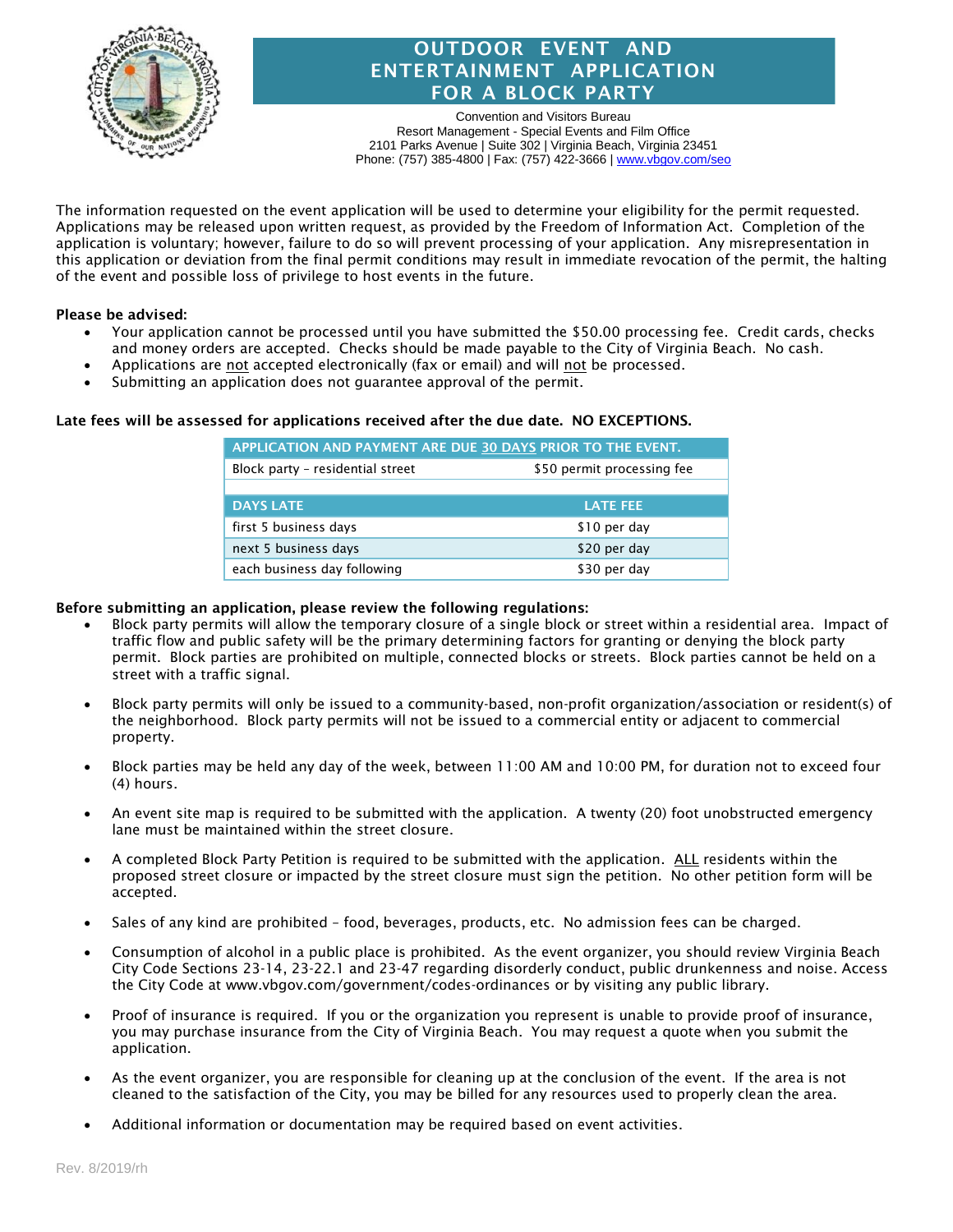|                                                                                                                                                                                                                                              | <b>OUTDOOR EVENT AND</b><br>ENTERTAINMENT APPLICATION<br><b>FOR A BLOCK PARTY</b><br><b>Convention and Visitors Bureau</b><br>Resort Management - Special Events and Film Office<br>2101 Parks Avenue   Suite 302   Virginia Beach, Virginia 23451<br>Phone: (757) 385-4800   Fax: (757) 422-3666   www.vbgov.com/seo |
|----------------------------------------------------------------------------------------------------------------------------------------------------------------------------------------------------------------------------------------------|-----------------------------------------------------------------------------------------------------------------------------------------------------------------------------------------------------------------------------------------------------------------------------------------------------------------------|
|                                                                                                                                                                                                                                              |                                                                                                                                                                                                                                                                                                                       |
| <b>OFFICE</b><br><b>Application Number:</b>                                                                                                                                                                                                  | Event Coordinator:                                                                                                                                                                                                                                                                                                    |
| USE ONL'<br>Fee Paid:<br>Yes<br>No                                                                                                                                                                                                           | Insurance:<br>Received<br>City purchased                                                                                                                                                                                                                                                                              |
| <b>APPLICANT INFORMATION</b>                                                                                                                                                                                                                 |                                                                                                                                                                                                                                                                                                                       |
| Host Organization Name:                                                                                                                                                                                                                      | <u> 1989 - Johann Stoff, deutscher Stoffen und der Stoffen und der Stoffen und der Stoffen und der Stoffen und de</u>                                                                                                                                                                                                 |
| EIN / Federal Tax ID#:<br><u> 1980 - Jan Samuel Barbara, margaret e populazion del control del control del control del control de la control</u>                                                                                             |                                                                                                                                                                                                                                                                                                                       |
| Is it a non-profit organization with 501(c)(3) status?                                                                                                                                                                                       | Yes<br>No.                                                                                                                                                                                                                                                                                                            |
| If yes, attach a copy of the $501(c)(3)$ certificate or supporting documentation issued by the IRS.                                                                                                                                          |                                                                                                                                                                                                                                                                                                                       |
|                                                                                                                                                                                                                                              |                                                                                                                                                                                                                                                                                                                       |
| Applicant name:<br>Are you 18 years of age or older?<br>Yes                                                                                                                                                                                  | No.                                                                                                                                                                                                                                                                                                                   |
| Are you representing the host organization?<br><b>Yes</b>                                                                                                                                                                                    | No.                                                                                                                                                                                                                                                                                                                   |
| Will you be the on-site point of contact during the event?                                                                                                                                                                                   | Yes.<br>No                                                                                                                                                                                                                                                                                                            |
| Do you reside in the neighborhood?<br>Yes                                                                                                                                                                                                    | No.                                                                                                                                                                                                                                                                                                                   |
| Phone:<br><u> 1989 - Johann Stoff, deutscher Stoffen und der Stoffen und der Stoffen und der Stoffen und der Stoffen und der </u>                                                                                                            | Email:<br><u> 1980 - Johann Barn, mars ann an t-Amhain Aonaich an t-Aonaich an t-Aonaich an t-Aonaich an t-Aonaich an t-Aon</u>                                                                                                                                                                                       |
| Cell:<br><u> 1989 - Johann Stein, mars an t-Amerikaansk kommunister (</u>                                                                                                                                                                    | Fax:                                                                                                                                                                                                                                                                                                                  |
| Mailing address (including zip code) for correspondence regarding this event:                                                                                                                                                                |                                                                                                                                                                                                                                                                                                                       |
| Contacts<br>Identify the point of contact that will be on-site during the event. If the applicant is the first point of contact, enter an<br>alternative contact.<br>On-site contact name and title:                                         |                                                                                                                                                                                                                                                                                                                       |
| Phone:                                                                                                                                                                                                                                       | Email: <u>_______________________</u>                                                                                                                                                                                                                                                                                 |
|                                                                                                                                                                                                                                              |                                                                                                                                                                                                                                                                                                                       |
| <b>ABOUT THE EVENT</b>                                                                                                                                                                                                                       |                                                                                                                                                                                                                                                                                                                       |
| Event name:                                                                                                                                                                                                                                  |                                                                                                                                                                                                                                                                                                                       |
|                                                                                                                                                                                                                                              |                                                                                                                                                                                                                                                                                                                       |
| Location(s):                                                                                                                                                                                                                                 | Be descriptive. An event site map is REQUIRED to be submitted with this application.                                                                                                                                                                                                                                  |
| Event date:<br>the control of the control of the control of the control of the control of the control of the control of the control of the control of the control of the control of the control of the control of the control of the control |                                                                                                                                                                                                                                                                                                                       |
|                                                                                                                                                                                                                                              |                                                                                                                                                                                                                                                                                                                       |
| What time will the event begin?<br><u> 1980 - Johann Barn, mars eta biztanleria (</u>                                                                                                                                                        |                                                                                                                                                                                                                                                                                                                       |
| What time will the event end?                                                                                                                                                                                                                |                                                                                                                                                                                                                                                                                                                       |
| What time will the event clean-up be completed by?                                                                                                                                                                                           |                                                                                                                                                                                                                                                                                                                       |
|                                                                                                                                                                                                                                              |                                                                                                                                                                                                                                                                                                                       |
| Indicate how many times this event has been hosted before:<br>$1st$ time<br>$2 - 4$ times<br>5 or more times                                                                                                                                 |                                                                                                                                                                                                                                                                                                                       |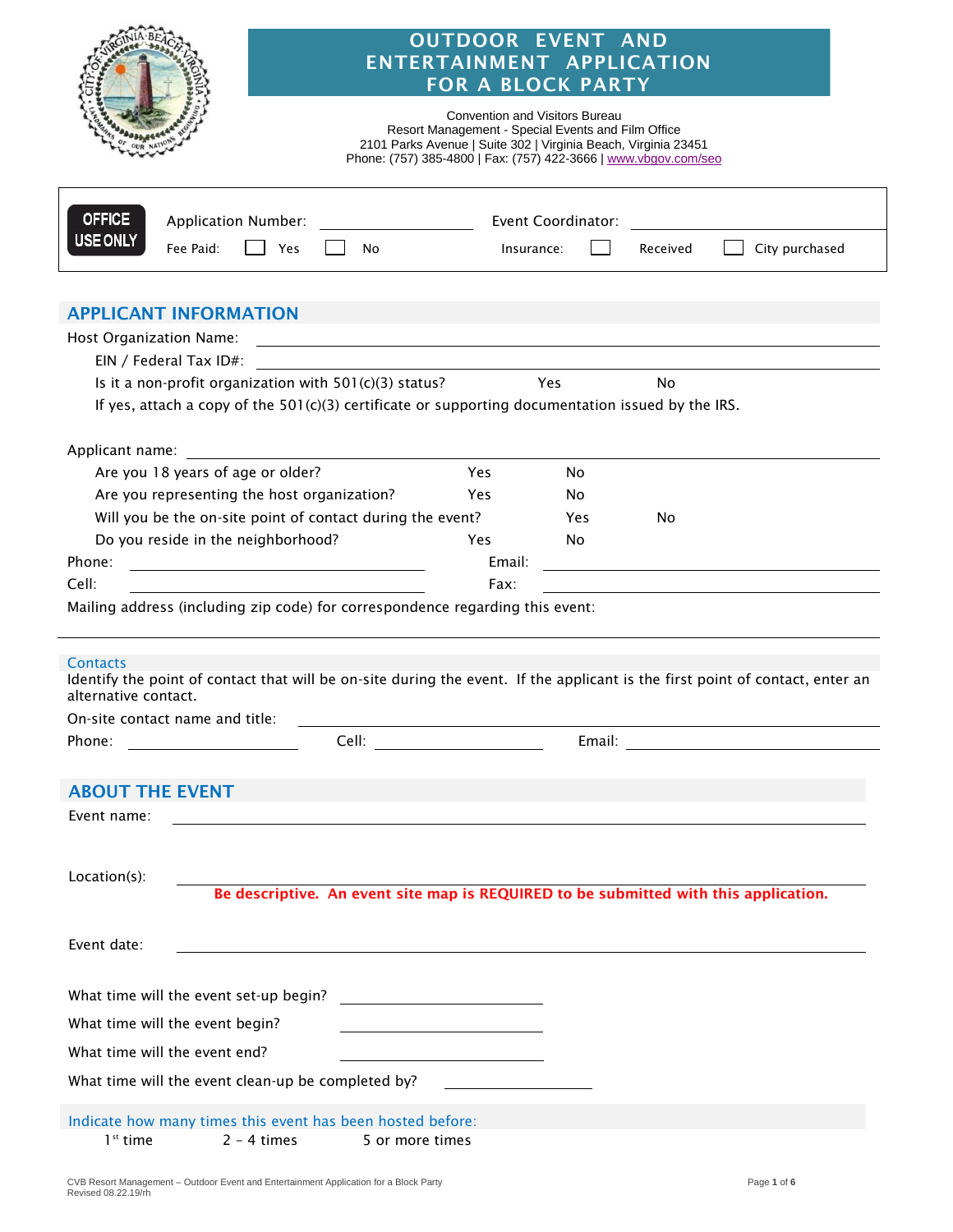| Event activities include<br>Amusement rides / devices (bounce houses, mechanical bulls, amusement rides, etc.)<br>DJ / recorded music<br>Live music<br>Food - prepared by residents (no sales)<br>Food - prepared by a licensed establishment or caterer (no individual sales)<br>Name of establishment / caterer:<br>other (describe in detail): |                                                 |         |                                                  |    |
|---------------------------------------------------------------------------------------------------------------------------------------------------------------------------------------------------------------------------------------------------------------------------------------------------------------------------------------------------|-------------------------------------------------|---------|--------------------------------------------------|----|
|                                                                                                                                                                                                                                                                                                                                                   |                                                 |         |                                                  |    |
| <b>Anticipated Attendance</b><br>Indicate the anticipated attendance:<br>$0 - 50$<br>50-100<br>100-150<br>If more than 300, indicate the anticipated attendance:                                                                                                                                                                                  | 150-200                                         | 200-250 | 250-300                                          |    |
|                                                                                                                                                                                                                                                                                                                                                   |                                                 |         |                                                  |    |
| <b>COMMUNITY MITIGATION / NOTIFICATIONS</b>                                                                                                                                                                                                                                                                                                       |                                                 |         |                                                  |    |
| Have you met with the residents, businesses, places of worship, schools and/or<br>other entities that will be impacted by your event?                                                                                                                                                                                                             |                                                 |         | Yes                                              | No |
| If yes, attach a completed Block Party Petition (no other form of petition will be accepted).<br>If no, please explain:                                                                                                                                                                                                                           |                                                 |         |                                                  |    |
| Have you distributed a notice to the residents, businesses, places of worship,<br>schools and/or other entities that will be impacted by your event?                                                                                                                                                                                              |                                                 |         | Yes.                                             | No |
| If yes, list / attach a list of who was contacted, when they were contacted and provide any input that you received.<br>Attach a copy of the notice. If no, please explain:                                                                                                                                                                       |                                                 |         |                                                  |    |
| <b>EVENT TRANSPORTATION, PARKING AND TRAFFIC CONTROL</b>                                                                                                                                                                                                                                                                                          |                                                 |         |                                                  |    |
| How will the attendees / participants get to / from the event?<br>Personal vehicles<br>Pre-arranged transit / shuttle / valet - Provide details of your plan(s):                                                                                                                                                                                  | walk / bike                                     |         |                                                  |    |
|                                                                                                                                                                                                                                                                                                                                                   |                                                 |         |                                                  |    |
|                                                                                                                                                                                                                                                                                                                                                   |                                                 |         |                                                  |    |
|                                                                                                                                                                                                                                                                                                                                                   |                                                 |         |                                                  |    |
| Where will the attendees / participants park?                                                                                                                                                                                                                                                                                                     |                                                 |         |                                                  |    |
| Public parking facilities / lot(s)<br>Private property - vacant lot(s)<br>Satellite parking location(s):                                                                                                                                                                                                                                          | Private property - commercial<br>School grounds |         | Private property - residential<br>Church grounds |    |

Other (provide details):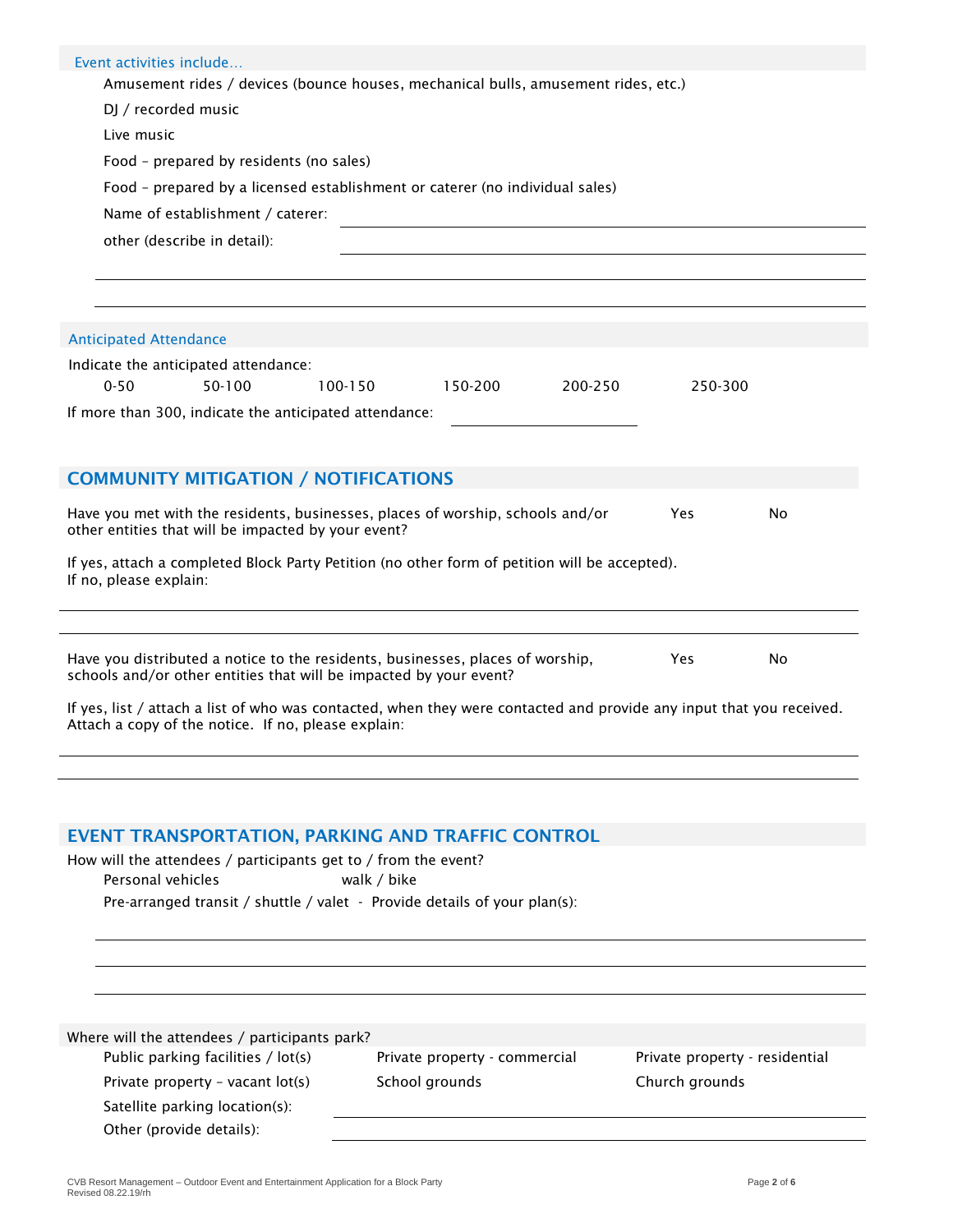| Will your event involve the use of traffic safety personnel?                                                                                                                       |                                                                                                                                                                                                                                                                                                                                                                                                                         | Yes                                                                                                                                                                                                                                                                                                                                                                                                                     | No  |                                                                                                          |
|------------------------------------------------------------------------------------------------------------------------------------------------------------------------------------|-------------------------------------------------------------------------------------------------------------------------------------------------------------------------------------------------------------------------------------------------------------------------------------------------------------------------------------------------------------------------------------------------------------------------|-------------------------------------------------------------------------------------------------------------------------------------------------------------------------------------------------------------------------------------------------------------------------------------------------------------------------------------------------------------------------------------------------------------------------|-----|----------------------------------------------------------------------------------------------------------|
| If yes, indicate the type of personnel:<br>Certified traffic monitor(s)                                                                                                            |                                                                                                                                                                                                                                                                                                                                                                                                                         |                                                                                                                                                                                                                                                                                                                                                                                                                         |     |                                                                                                          |
| Sheriff's Deputies                                                                                                                                                                 | How many: Date(s) and time(s):                                                                                                                                                                                                                                                                                                                                                                                          |                                                                                                                                                                                                                                                                                                                                                                                                                         |     |                                                                                                          |
| Have you made arrangements with the Sheriff's Office?                                                                                                                              |                                                                                                                                                                                                                                                                                                                                                                                                                         | Yes.                                                                                                                                                                                                                                                                                                                                                                                                                    | No  |                                                                                                          |
| If yes, provide the following information for the person you made arrangements with in the Sheriff's Office:                                                                       |                                                                                                                                                                                                                                                                                                                                                                                                                         |                                                                                                                                                                                                                                                                                                                                                                                                                         |     |                                                                                                          |
| Contact name and number:                                                                                                                                                           |                                                                                                                                                                                                                                                                                                                                                                                                                         |                                                                                                                                                                                                                                                                                                                                                                                                                         |     |                                                                                                          |
| Off duty Police                                                                                                                                                                    | How many: Date(s) and time(s):                                                                                                                                                                                                                                                                                                                                                                                          |                                                                                                                                                                                                                                                                                                                                                                                                                         |     |                                                                                                          |
| Have you made arrangements with the Police?                                                                                                                                        |                                                                                                                                                                                                                                                                                                                                                                                                                         | Yes                                                                                                                                                                                                                                                                                                                                                                                                                     | No  |                                                                                                          |
| If no, you will be contacted to make arrangements.                                                                                                                                 |                                                                                                                                                                                                                                                                                                                                                                                                                         |                                                                                                                                                                                                                                                                                                                                                                                                                         |     |                                                                                                          |
| If yes, provide the following information for the person you made arrangements with in the Police Department:                                                                      |                                                                                                                                                                                                                                                                                                                                                                                                                         |                                                                                                                                                                                                                                                                                                                                                                                                                         |     |                                                                                                          |
| Contact name and number:                                                                                                                                                           | <u> 1989 - Andrea Stadt Britain, amerikansk politiker (</u>                                                                                                                                                                                                                                                                                                                                                             |                                                                                                                                                                                                                                                                                                                                                                                                                         |     |                                                                                                          |
| Other - describe:                                                                                                                                                                  |                                                                                                                                                                                                                                                                                                                                                                                                                         |                                                                                                                                                                                                                                                                                                                                                                                                                         |     |                                                                                                          |
|                                                                                                                                                                                    |                                                                                                                                                                                                                                                                                                                                                                                                                         |                                                                                                                                                                                                                                                                                                                                                                                                                         |     |                                                                                                          |
| Will your event involve the use of traffic safety equipment?                                                                                                                       |                                                                                                                                                                                                                                                                                                                                                                                                                         | <b>Yes</b>                                                                                                                                                                                                                                                                                                                                                                                                              | No. |                                                                                                          |
| If yes, indicate the type of equipment and how many will be used (estimates are accepted):                                                                                         |                                                                                                                                                                                                                                                                                                                                                                                                                         |                                                                                                                                                                                                                                                                                                                                                                                                                         |     |                                                                                                          |
| traffic cones                                                                                                                                                                      | How many: $\frac{1}{\sqrt{1-\frac{1}{2}}}\frac{1}{\sqrt{1-\frac{1}{2}}}\frac{1}{\sqrt{1-\frac{1}{2}}}\frac{1}{\sqrt{1-\frac{1}{2}}}\frac{1}{\sqrt{1-\frac{1}{2}}}\frac{1}{\sqrt{1-\frac{1}{2}}}\frac{1}{\sqrt{1-\frac{1}{2}}}\frac{1}{\sqrt{1-\frac{1}{2}}}\frac{1}{\sqrt{1-\frac{1}{2}}}\frac{1}{\sqrt{1-\frac{1}{2}}}\frac{1}{\sqrt{1-\frac{1}{2}}}\frac{1}{\sqrt{1-\frac{1}{2}}}\frac{1}{\sqrt{1-\frac{1}{2}}}\frac$ | road closed barricades                                                                                                                                                                                                                                                                                                                                                                                                  |     | How many:                                                                                                |
| no parking signs                                                                                                                                                                   |                                                                                                                                                                                                                                                                                                                                                                                                                         | detour / directional signs                                                                                                                                                                                                                                                                                                                                                                                              |     | How many:                                                                                                |
| other:                                                                                                                                                                             |                                                                                                                                                                                                                                                                                                                                                                                                                         |                                                                                                                                                                                                                                                                                                                                                                                                                         |     |                                                                                                          |
|                                                                                                                                                                                    |                                                                                                                                                                                                                                                                                                                                                                                                                         |                                                                                                                                                                                                                                                                                                                                                                                                                         |     |                                                                                                          |
| When will the traffic equipment be set-up?<br>When will the traffic equipment be removed?                                                                                          |                                                                                                                                                                                                                                                                                                                                                                                                                         | Date(s): $\frac{1}{\sqrt{1-\frac{1}{2}}}\frac{1}{\sqrt{1-\frac{1}{2}}}\frac{1}{\sqrt{1-\frac{1}{2}}}\frac{1}{\sqrt{1-\frac{1}{2}}}\frac{1}{\sqrt{1-\frac{1}{2}}}\frac{1}{\sqrt{1-\frac{1}{2}}}\frac{1}{\sqrt{1-\frac{1}{2}}}\frac{1}{\sqrt{1-\frac{1}{2}}}\frac{1}{\sqrt{1-\frac{1}{2}}}\frac{1}{\sqrt{1-\frac{1}{2}}}\frac{1}{\sqrt{1-\frac{1}{2}}}\frac{1}{\sqrt{1-\frac{1}{2}}}\frac{1}{\sqrt{1-\frac{1}{2}}}\frac{$ |     | $Time(s): \begin{tabular}{ c c } \hline \quad \quad & \quad \quad & \quad \quad \\ \hline \end{tabular}$ |
|                                                                                                                                                                                    |                                                                                                                                                                                                                                                                                                                                                                                                                         |                                                                                                                                                                                                                                                                                                                                                                                                                         |     |                                                                                                          |
| Are you requesting use of City traffic equipment?                                                                                                                                  |                                                                                                                                                                                                                                                                                                                                                                                                                         | <b>Yes</b>                                                                                                                                                                                                                                                                                                                                                                                                              | No  |                                                                                                          |
| Be advised there may be a charge for equipment and personnel. Availability is not guaranteed. You will be<br>contacted to make arrangements. Do not contact Public Works directly. |                                                                                                                                                                                                                                                                                                                                                                                                                         |                                                                                                                                                                                                                                                                                                                                                                                                                         |     |                                                                                                          |
| Have you contracted with a traffic equipment provider?                                                                                                                             |                                                                                                                                                                                                                                                                                                                                                                                                                         | Yes                                                                                                                                                                                                                                                                                                                                                                                                                     | No  |                                                                                                          |
| Equipment provider:                                                                                                                                                                |                                                                                                                                                                                                                                                                                                                                                                                                                         |                                                                                                                                                                                                                                                                                                                                                                                                                         |     |                                                                                                          |
| Address:                                                                                                                                                                           |                                                                                                                                                                                                                                                                                                                                                                                                                         |                                                                                                                                                                                                                                                                                                                                                                                                                         |     |                                                                                                          |
| Contact name and number:                                                                                                                                                           | <u> 1989 - John Barnett, fransk politiker (d. 1989)</u>                                                                                                                                                                                                                                                                                                                                                                 |                                                                                                                                                                                                                                                                                                                                                                                                                         |     |                                                                                                          |

# EVENT SITE

You are required to submit an event site map. Illegible / outdated maps and plans will not be accepted. Maps should include, but are not limited to:

- An outline of the entire event area.
- Street names, location and addresses for impacted residents. Indicate where streets will be closed and the direction of travel.
- Placement of traffic barricades and signs (required to close City streets).
- Placement of certified traffic monitors, Sheriff's Deputies or Police (if applicable).
- Placement of any signs or structures (amusement rides/devices, tents, stages, bleachers, etc.).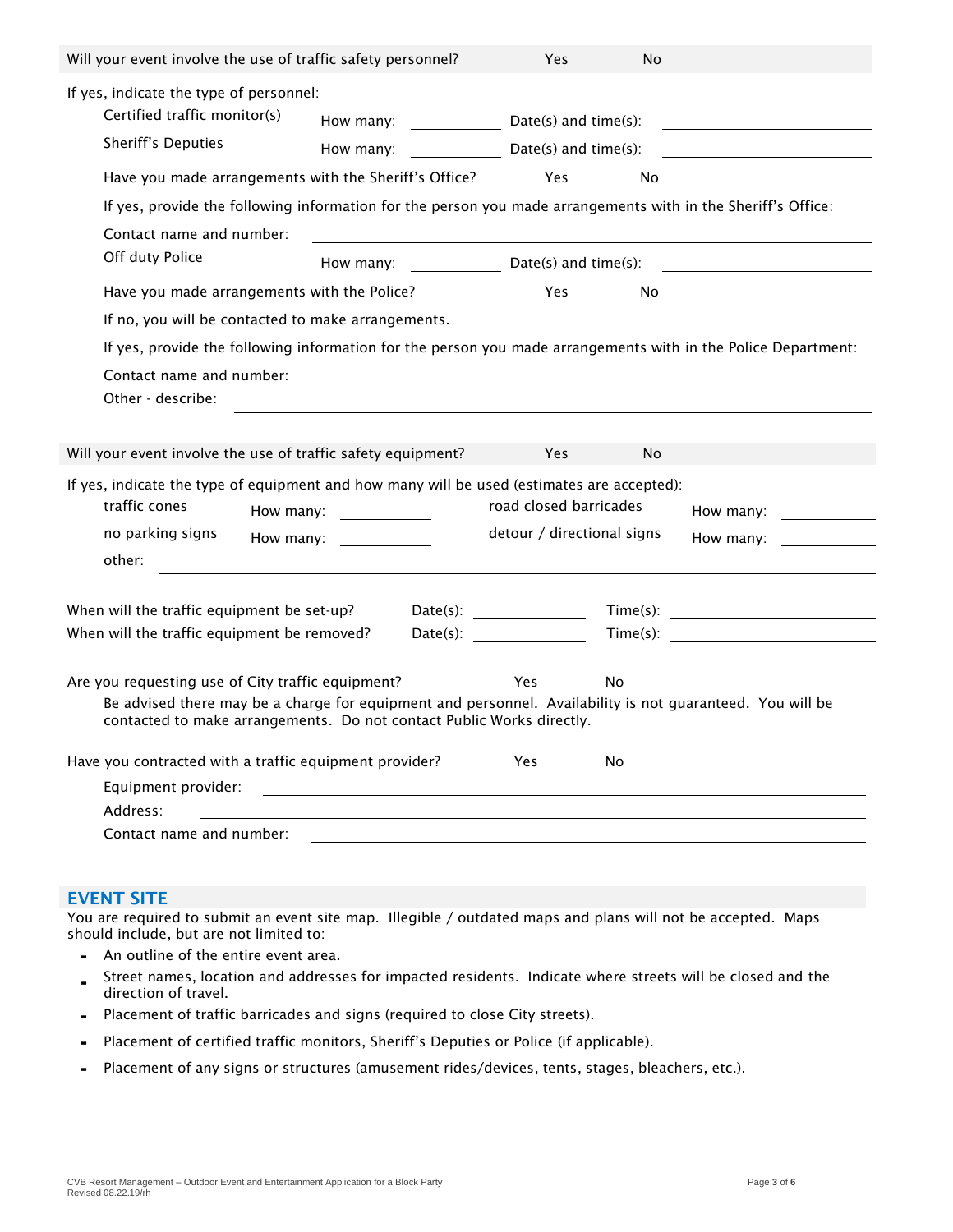### EVENT SIGNS & STRUCTURES

Complete the following information regarding any structures and signs at the event site.

| Amusement devices / rides                                                                    |     |     |
|----------------------------------------------------------------------------------------------|-----|-----|
| Will there be any inflatable devices / rides such as bounce houses, slides, etc.?<br>Yes     | No. |     |
| If yes, please provide the following information for the inflatable devices / rides:         |     |     |
| Will there be a fee or donation for individuals to ride/participate/use?<br>Yes              | No. |     |
| Description of devices / rides:                                                              |     |     |
| Company name / supplier:                                                                     |     |     |
| Contact name / phone number:                                                                 |     |     |
| Will there be any mechanical devices / rides such as mechanical bulls, carnival rides, etc.? | Yes | No  |
| If yes, please provide the following information for the mechanical devices / rides:         |     |     |
| Will there be a fee or donation for individuals to ride/participate/use?<br>Yes              | No. |     |
| Description of devices / rides:                                                              |     |     |
| Company name / supplier:                                                                     |     |     |
| Contact name / phone number:                                                                 |     |     |
| Will there be any other form of amusement such as pony rides, dunk tanks, rock walls, etc.?  | Yes | No. |
| If yes, please provide the following information:                                            |     |     |
| Will there be a fee or donation for individuals to ride/participate/use?<br>Yes              | No. |     |
| Description:                                                                                 |     |     |
| Company name / supplier:                                                                     |     |     |
| Contact name / phone number:                                                                 |     |     |

#### Tents

Will there be tents at the event site? The Yes No If yes, indicate the number of tents for each size(s), the location and supplier. ALL tents are required to have documentation on-site indicating it has been treated with flame retardant by a company certified to do so OR a label/tag that is readable affixed to the structure fabric indicating it is flame retardant.

Tents over 900 square feet or smaller tents placed adjacent to each other creating a covered area over 900 square feet are required to obtain a permit from the Department of Planning Permits & Inspections. An on-site inspection conducted by the Virginia Beach Fire Marshal's Office is required. Inspection time(s) are typically scheduled for one (1) hour before the event begins.

If you are requesting a specific inspection date and time, enter the date and time you are requesting:

| Date:  |      | Time:    |
|--------|------|----------|
| Number | Size | Location |
|        |      |          |
|        |      |          |
|        |      |          |
|        |      |          |
|        |      |          |
|        |      |          |

|  | Company name / supplier: |  |
|--|--------------------------|--|
|  |                          |  |

Contact name / phone number: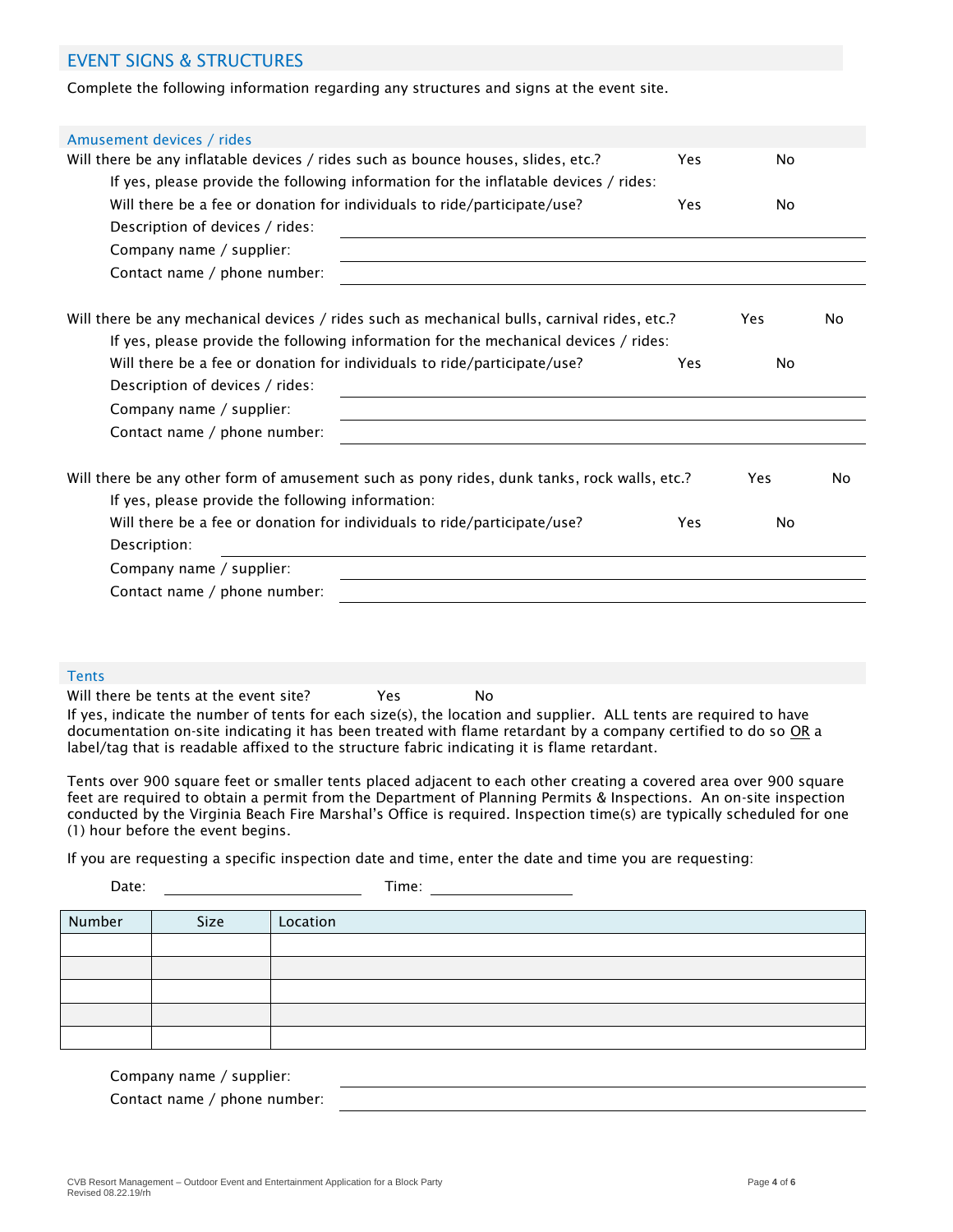#### **Stages**

|                                                                                     |                                                                            |                                |            | Stages over 30 inches in height and/or 256 square feet or more are required to obtain a permit from the<br>Department of Planning Permits & Inspections. An on-site inspection may be required. |            |
|-------------------------------------------------------------------------------------|----------------------------------------------------------------------------|--------------------------------|------------|-------------------------------------------------------------------------------------------------------------------------------------------------------------------------------------------------|------------|
|                                                                                     | Will there be stages at the event site?                                    |                                | Yes        | <b>No</b>                                                                                                                                                                                       |            |
|                                                                                     | If yes, provide the size (L $\times$ W $\times$ H), location and supplier. |                                |            |                                                                                                                                                                                                 |            |
| Size:                                                                               |                                                                            |                                | Location:  |                                                                                                                                                                                                 |            |
|                                                                                     | Company name / supplier:                                                   |                                |            |                                                                                                                                                                                                 |            |
|                                                                                     | Contact name / phone number:                                               |                                |            | <u> 1989 - Johann Barn, mars ann an t-Amhain an t-Amhain an t-Amhain an t-Amhain an t-Amhain an t-Amhain an t-Amh</u>                                                                           |            |
| Size:                                                                               |                                                                            |                                |            |                                                                                                                                                                                                 |            |
|                                                                                     | Company name / supplier:                                                   |                                |            |                                                                                                                                                                                                 |            |
|                                                                                     | Contact name / phone number:                                               |                                |            |                                                                                                                                                                                                 |            |
|                                                                                     |                                                                            |                                |            |                                                                                                                                                                                                 |            |
| <b>Bleachers</b>                                                                    |                                                                            |                                |            |                                                                                                                                                                                                 |            |
|                                                                                     | Will there be bleachers at the event site?                                 |                                | Yes        | <b>No</b>                                                                                                                                                                                       |            |
|                                                                                     | If yes, provide the size $(L \times W \times H)$ , location and supplier.  |                                |            |                                                                                                                                                                                                 |            |
| Size:                                                                               |                                                                            |                                | Location:  |                                                                                                                                                                                                 |            |
|                                                                                     | Company name / supplier:                                                   |                                |            |                                                                                                                                                                                                 |            |
|                                                                                     | Contact name / phone number:                                               |                                |            |                                                                                                                                                                                                 |            |
|                                                                                     |                                                                            |                                |            |                                                                                                                                                                                                 |            |
|                                                                                     |                                                                            |                                |            |                                                                                                                                                                                                 |            |
| Banners / signs                                                                     |                                                                            |                                |            |                                                                                                                                                                                                 |            |
|                                                                                     | Will there be banners / signs at the event site?                           |                                | <b>Yes</b> | No                                                                                                                                                                                              |            |
|                                                                                     |                                                                            |                                |            | If yes, provide banner and sign information. Indicate number, type and location using the codes below.                                                                                          |            |
| Type codes:                                                                         |                                                                            | DI - Directional / Information |            | SP - Sponsorship                                                                                                                                                                                | OT - Other |
| Location codes:<br>AT - Attached to an existing structure<br>FS - Freestanding sign |                                                                            |                                |            |                                                                                                                                                                                                 |            |
| Number                                                                              | <b>Type Code</b>                                                           | Location code                  | Location   |                                                                                                                                                                                                 |            |
|                                                                                     |                                                                            |                                |            |                                                                                                                                                                                                 |            |
|                                                                                     |                                                                            |                                |            |                                                                                                                                                                                                 |            |

## **INSURANCE**

Proof of insurance is required for all events taking place on public property. The City of Virginia Beach does not require that the city be named as an additional insured; however, all certificates of insurance must contain the following information:

- 1. Certificate Holder: City of Virginia Beach
- 2. Commercial General Liability coverage in the amount of \$1,000,000 per occurrence. The City of Virginia Beach reserves the right to increase the insurance limits based on the nature and degree of risks to the public.

If you are unable to provide insurance coverage, you are required to purchase coverage through the City of Virginia Beach. Please note that certain activities cannot be insured by coverage purchased through the City of Virginia Beach. If you have questions regarding City insurance coverage, please inquire with your assigned Event Coordinator after submitting the application.

Please select one:

I will provide proof of insurance.

I will purchase insurance coverage through the City of Virginia Beach.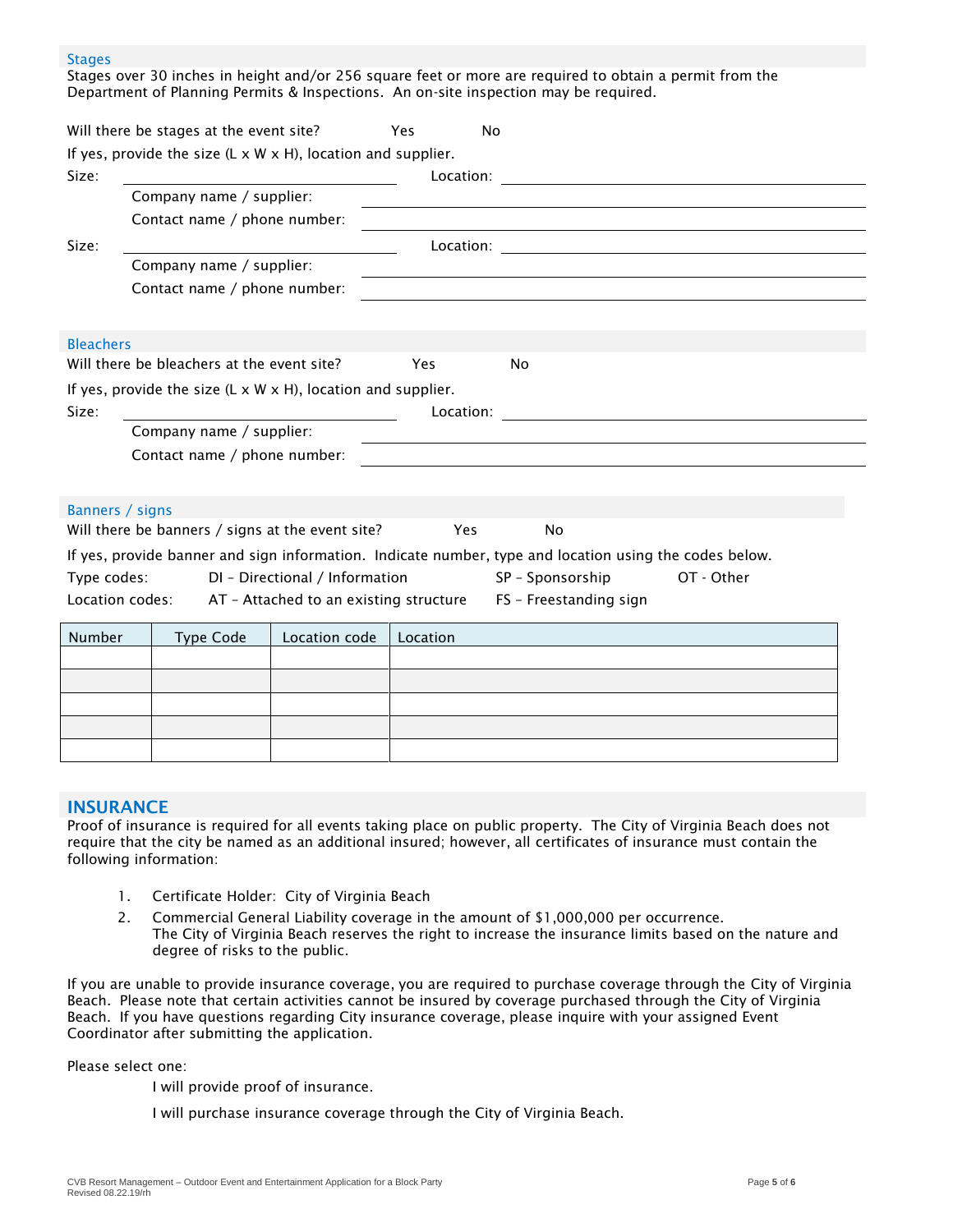The City may impose reasonable restrictions on noise at events authorized by special event permits.

# HOLD HARMLESS CLAUSE

Permittee (applicant / organization) shall assume all risks incident to or in connection with the permitted activity and shall be solely responsible for damage or injury, of whatever kind or nature, to person or property, directly or indirectly arising out of or in connection with the permitted activity or the conduct of permittees operation. Permittee hereby expressly agrees to defend and save the City, it's officers, agents, employees and representatives harmless from any penalties for violation of any law, ordinance, or regulation affecting its activity and from any and all claims, suits, losses, damages or injuries directly or indirectly arising out of or in connection with the permitted activities or conduct of its operation or resulting from the negligence or intentional acts or omissions of permittee or its officers, agents, and employees. Furthermore, by signing this Application, Permittee hereby agrees to waive any and all claims that Permittee may have against the City, it's officers, agents, employees, and representatives arising out of or in connection with the revocation or cancellation of an event permit.

By submitting this Application, you are agreeing to abide by all block party regulations set forth in the Virginia Beach Special Events Guidebook.

Applicant name (print neatly)

Applicant signature Date Date of the Date of the Date of the Date of the Date of the Date of the Date of the Date of the Date of the Date of the Date of the Date of the Date of the Date of the Date of the Date of the Date